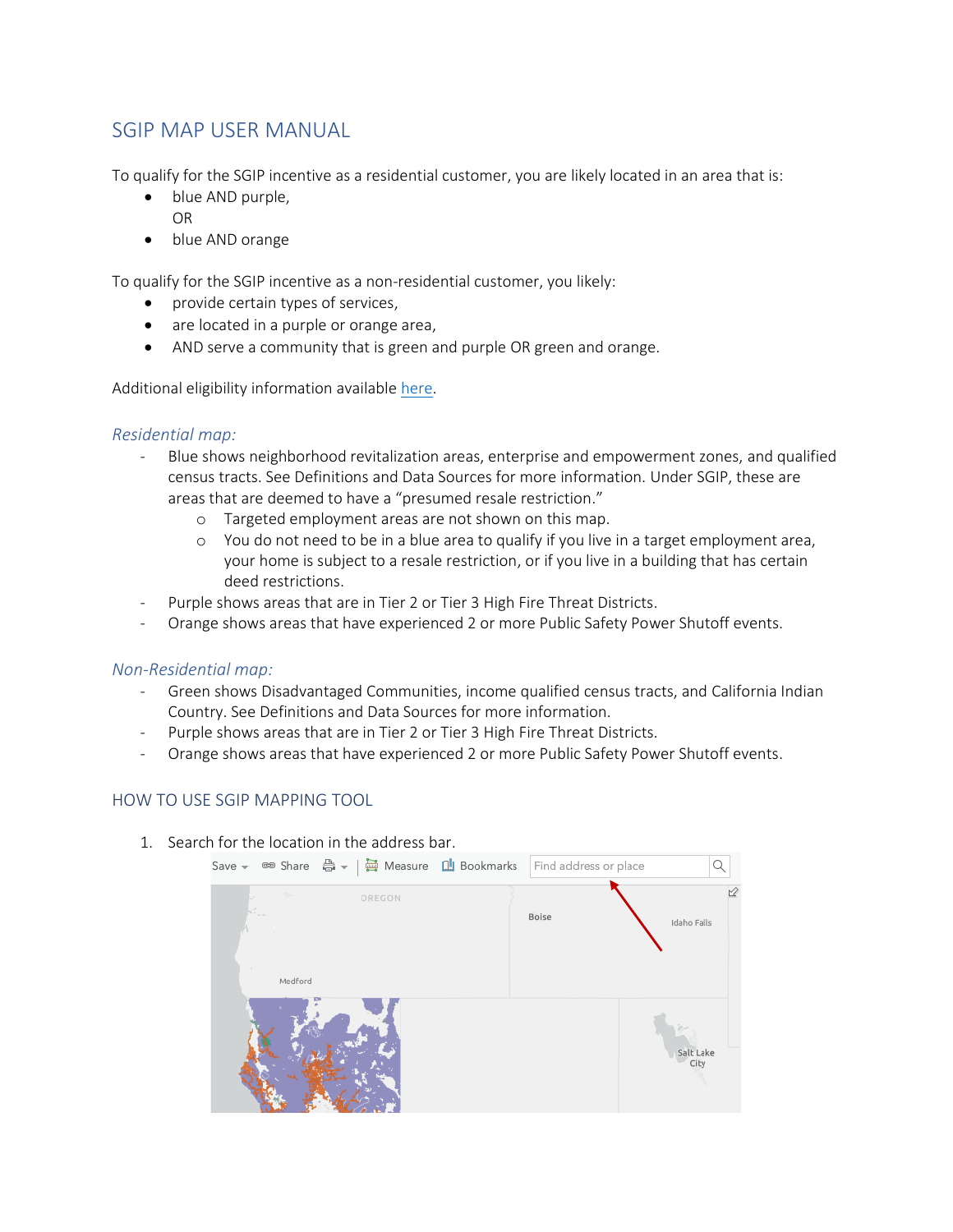Or navigate to the desired location of interest. Use the "Zoom to" feature to ensure the census tract displayed contains your location of interest.



A dialogue box will tell you whether or not this location likely meets the various eligibility criteria for the SGIP Equity or Equity Resiliency budget.

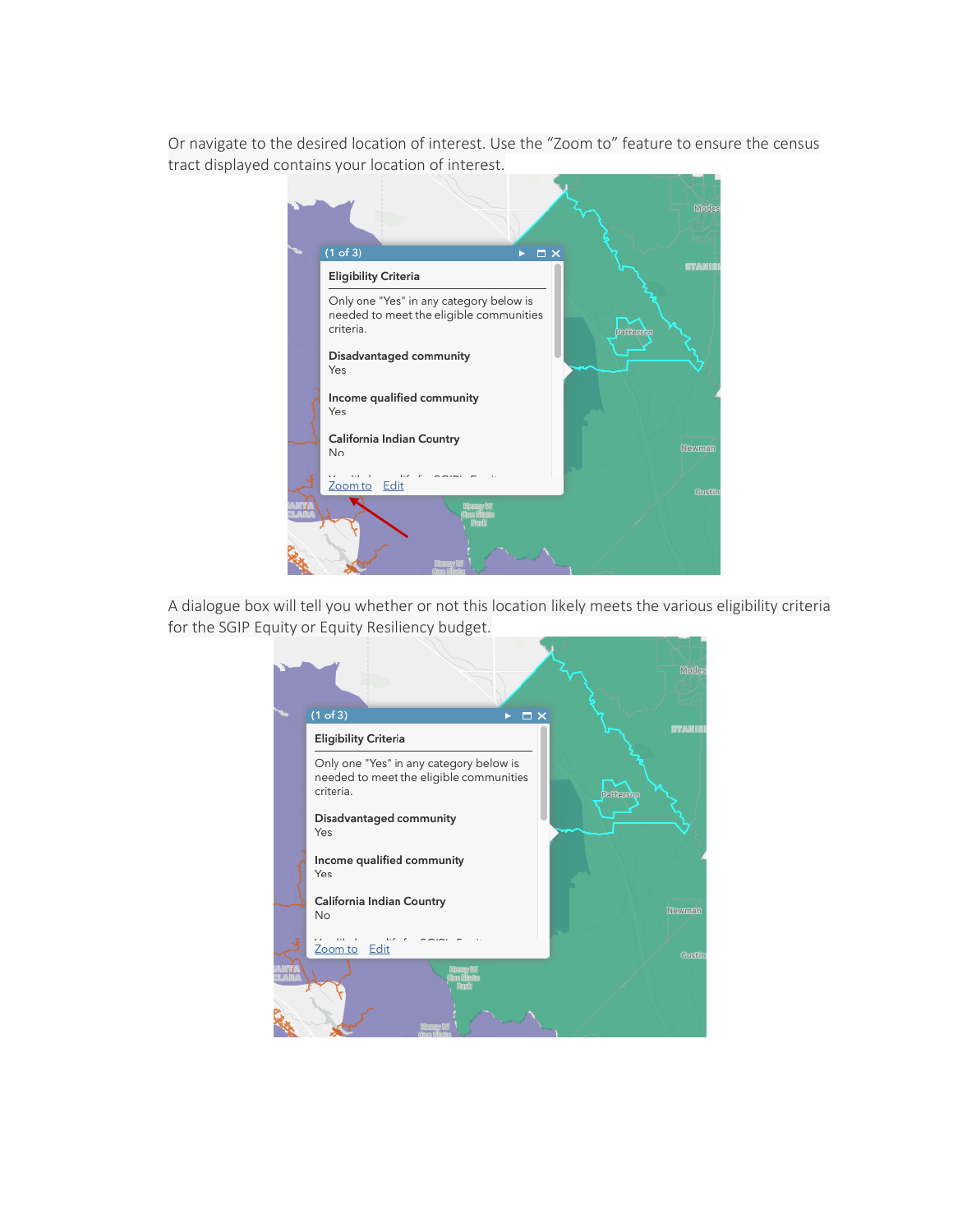2. Click the arrow at the top right corner of the pop-up box to navigate to any additional criteria this location qualifies for.



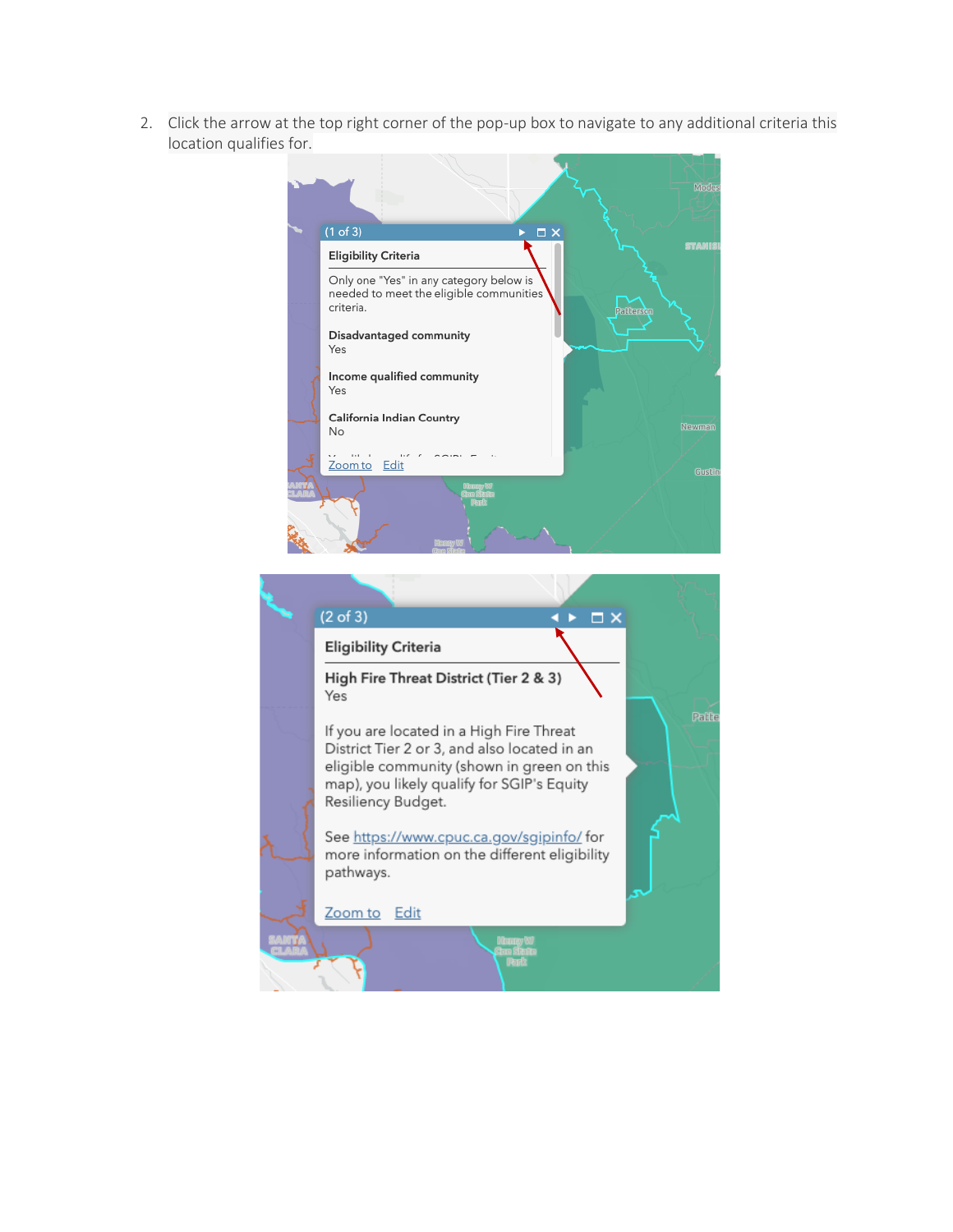3. Click the window icon on the top right corner of the dialogue box to expand the window.

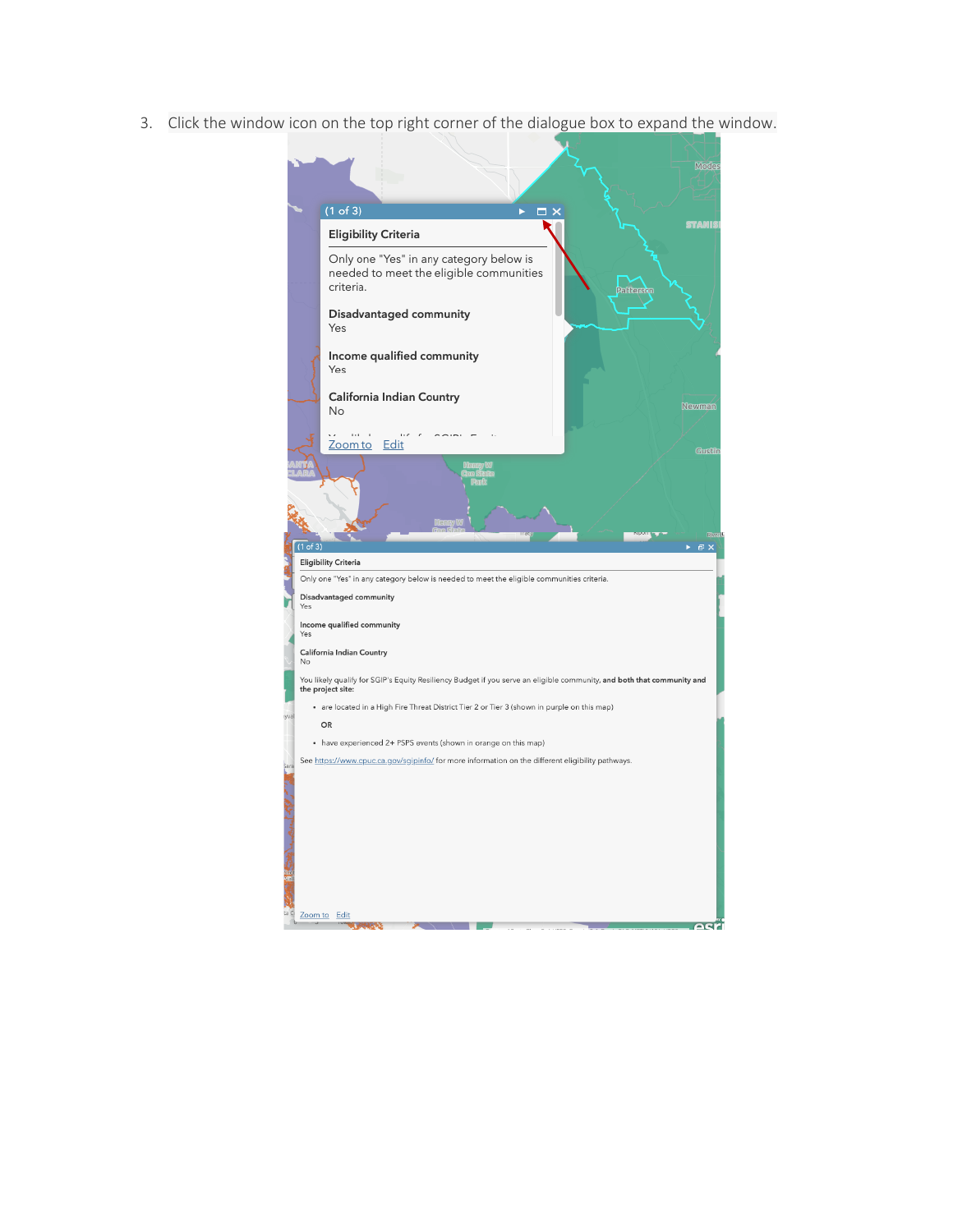4. Note that if you select an area that is covered by gray borders, you have selected multiple census tracts, and multiple dialogue boxes will appear.



To load only the dialogue boxes that pertain to the location of interest, zoom into the location of interest, and click the center of the census tract to load the dialogue box that pertains to the location of interest.



If the location of interest is on the border of multiple census tracts (shown by gray outlines), select the center of each census tract to accurately identify the eligibility criteria associated with each census tract.